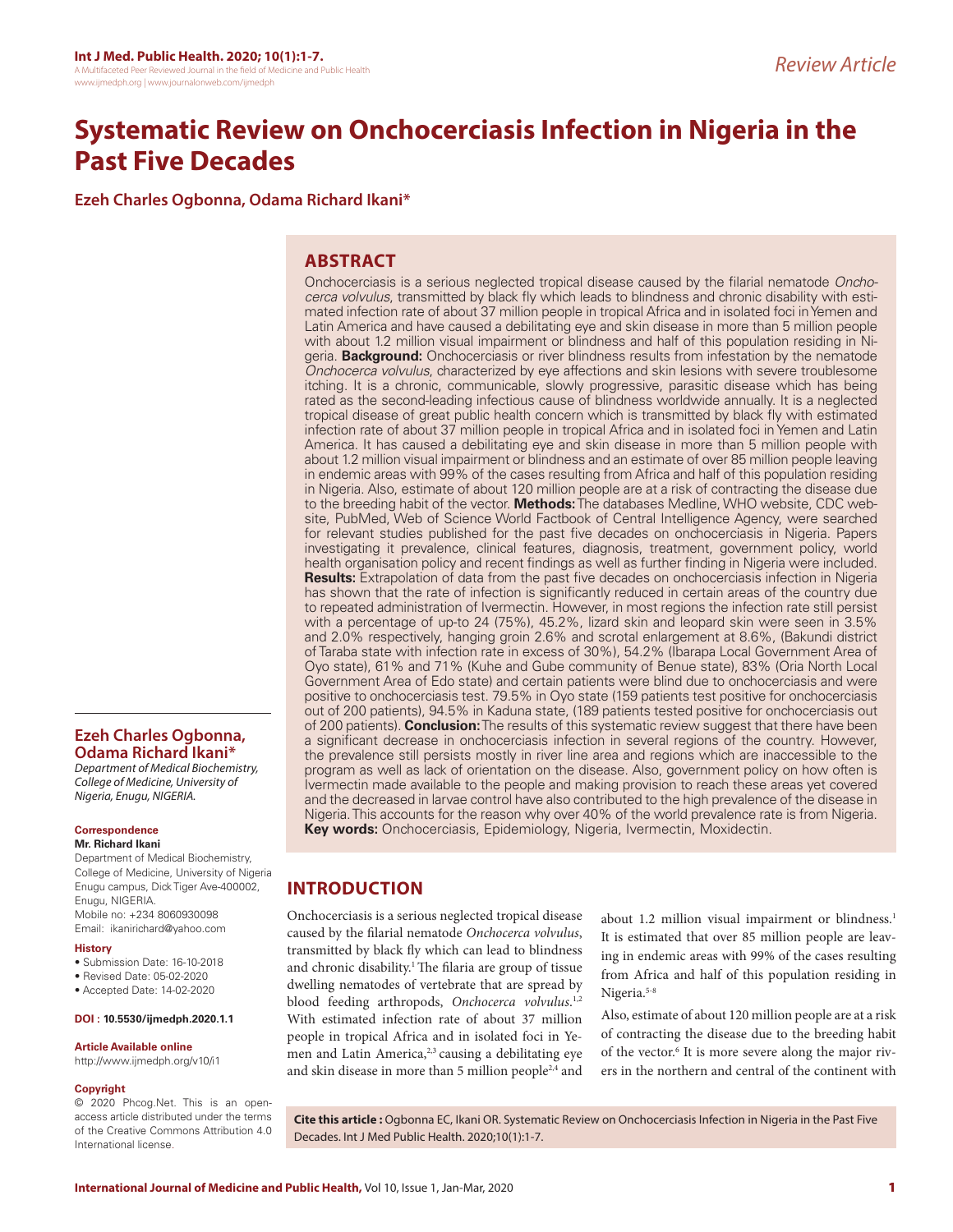severity declining in villages farther from the river.<sup>6</sup> Onchocerciasis has been the second leading infectious cause of blindness in the world.<sup>7,9</sup> Long-term onchodematitis may also cause scarring, depigmentation, loss of skin elasticity and disfiguration.<sup>7</sup> Hence, Onchocerciasis related blindness alone have been estimated to reduce life expectancy by 4-10 years,7 as well as having an effect on the host ability to assimilate into their society with other skin related diseases.<sup>7,10</sup>

Since 1970's, the World Health Organisation (WHO), International foundation, Non-Governmental Organisation and Government Organisations have worked co-operatively to reduce the burden of Onchocerciasis,1,7 through the use of insecticide sprays as well as biannual administration of Ivermectin; which has had positive effect in the fight against the disease in several parts of the world.<sup>1</sup> In Africa alone, an estimated 600,000 cases of blindness had been prevented by 2002 and as at 2007, over 69 million doses of Ivermectin were supplied through Mectizan Donation Program. However, in much central part of Africa, concomitant infection with loa loa has shown precipitate toxic encephalopathy in patients on treatment with Ivermectin<sup>1,7</sup> and irreversible severe neurological events and health effect.1,11 Therefore, there is limitation on the use of Ivermectin in much central part of Africa as well as reliance on a single drug also increasing the potential for the emergence of Ivermectin-resistant *Onchocerca volvulus*, <sup>12</sup> making development of new drugs or novel therapies imperative<sup>1</sup> and the need for annual review to extrapolate the progress of it elimination.

## Epidemiology of Onchocerciasis in Nigeria

Nigeria is the most populous nation in Africa which lie between latitude 4°N and 14°N and longitude 2° and 15°E,13 characterised by location of the largest mangrove in Africa, largest river deltas, tropical rainforest climate, forest zone in the southern portion,<sup>14</sup> with approximately 200 million people.<sup>15</sup> It is estimated that 17 million people,<sup>15</sup> are at risk of the disease while 7-10million people are infected.15 Consequently, Nigeria has been estimated to account for nearly 40% of the world's prevalence of onchocerciasis.<sup>15-18</sup>

A survey carried out by Noma<sup>19</sup> on 20 countries participating in African Programme for Onchocerciasis Control (APOC) showed that Nigeria fall among the high risk countries with about 26 million after the Democratic Republic of Congo. Also, a research carried out by Adesina<sup>15</sup> in the village of Idoani in Ondo state, Nigeria showed that a total of 24 (75%) from his 32 subjects examined were positive for onchocerciasis infection, with a >30 years old woman totally blinded and several individual with lizard skin features as a result of onchocerciasis infection.15

More so, in the community of Kuhe and Gube of Benue state of Nigeria, a research on 546 persons showed a high prevalence of onchocerciasis at 61% and 71% respectively,<sup>20</sup> as well as an epidemiological study carried out in fourteen communities of Bakundi districts of Taraba state which showed that out of 1366 adults males involved in the study, 45.2% were infected with ten communities having an infection rate in excess of 30%,21 lizard skin and leopard skin were seen in 3.5% and 2.0% respectively,<sup>21</sup> hanging groin 2.6% and scrotal enlargement at  $8.6\%$ <sup>21</sup>

Furthermore, Opera<sup>22</sup> shows that certain patients were blind due to onchocerciasis and were positive to onchocerciasis test. However, it is believed that there was a significant decrease in onchocerciasis in lower cross river basin due to repeated administration of Ivermectin.22

This is in accordance with the various data from different part of Nigeria by various researchers,<sup>23-28</sup> with its rate of occurrences as reported by these researchers varying from one geographical area to another with highest endemicity of 83% recorded in Oria North Local Government Area of Edo state,<sup>29</sup> 79.5% in Oyo state (159 patients test positive for onchocerciasis out of 200 patients), 94.5 % in Kaduna state, (189 patients tested positive for onchocerciasis out of 200 patients)<sup>30</sup> and 54.2% in Ibarapa Local Government Area of Oyo state.25 These data and lots more shows that Nigeria fall among the high risk countries on the list of 20 African Programme for Onchocerciasis Control (APOC) countries with about 26 million after the Democratic Republic of Congo.<sup>19</sup> (Figure 1)

In view of the efforts by the World Health Organisation (WHO), International foundation, Non-Governmental Organisation and Government Organisations who have worked co-operatively toward the elimination of this disease through the establishment of the Africa Programme for Onchocerciasis Control (APOC) and it transition into the Expanded Special Project for the Elimination of Neglected Tropical Disease in Africa (ESPEN),<sup>7,18</sup> with the main strategy been the establishment of sustainable community-directed treatment with Ivermectin (CDTI) and vector control with environmentally safe method where appropriate.<sup>18</sup> An annual review is imperative to ensure the availability of updated data on areas which need more Ivermectin administration as this will aid in achieving the goal of world free onchocerciasis by 2025.

## Clinical Features of Onchocerciasis

The microfilaria; *onchocerca* vulvolus mature into larvae in the gut of black fly of the genus *Simulium.* These leaves to the proboscis of the black fly and are introduced to the human bloodstream when fly take blood meals.<sup>31</sup> In humans, the larvae migrate to various parts of the body but most often the skin and eyes and form nodules referred to as onchoceroma, typically seen in the skin, around joints and other bony prominence.<sup>31</sup>

*Onchocerca volvulus* larvae mature into their sexually competent adult forms in these nodules.<sup>7</sup> Male worms may move between nodules to fertilize female worms. Fertilized female worms then produce microfilaria which are released into the blood stream and picked up when new *Simulium* black flies feed from infected humans.<sup>7</sup> The production of microfilaria by female adult worms depend on their associated Wolbachia endosymbiont,<sup>7</sup> Developed adult worms cluster in the subcutaneous nodules (onchocercomata) with generalized pruritus in early infection<sup>7</sup> and if the infection becomes severe, symptoms may include; Skin rashes, Extreme itching, (Figure 2), Change of the skin pigmentation, Loss of skin elasticity which can make skin appear thin and brittle (leopard skin), (Figure 3), Bumps under the skin called onchoceroma, (Figure 4), Itching of the eyes, Cataracts, Light sensitivity, Loss of vision with swollen lymph nodes in rare cases, (Figure 5), Enlarged groin.<sup>32</sup>

Symptom of onchocerciasis reflects the developmental stage of the parasites and the degree of immune response by the host. Clinical manifestation are highly variable,<sup>7</sup> however, symptoms do not appear until after the L3 larvae mature into adult worm. On average, symptoms appear between 9 moths and 2 years after initial acquisition of the parasite and onset of symptoms is sometimes referred to as the prepatent phase.<sup>7,32</sup>

## Diagnosis of onchocerciasis

There are several test used to diagnose onchocerciasis, usually the first is for clinicians to feel the skin to try and identify nodules followed by laboratory studies which traditionally involves demonstration of microfilaria in a skin-snips biopsy sample.<sup>7,32</sup> In this technique, a razor blade is used to remove tiny skin samples (3-5mg) from multiple sites, (iliac crest and shoulder). They are placed in saline to observe microfilaria emerging from the sample.<sup>7</sup> Alternatively, for the purpose of quantification of microfilariae burden, sclerocorneal punch samples can be used to obtain a specific amount of skin (usually 5 micrograms) for each samples.<sup>7</sup> The sensitivity is low in the prepatent disease stage, in geographic area of low prevalence and in areas of mass Ivermectin administration.7 Skin-snips biopsy spacemen can also be used to detect microfilaria using nucleic acid amplification,<sup>7,33</sup> This technique yield high specificity (100%) in experienced hands but low specificity (30-50%) in early stage of infection.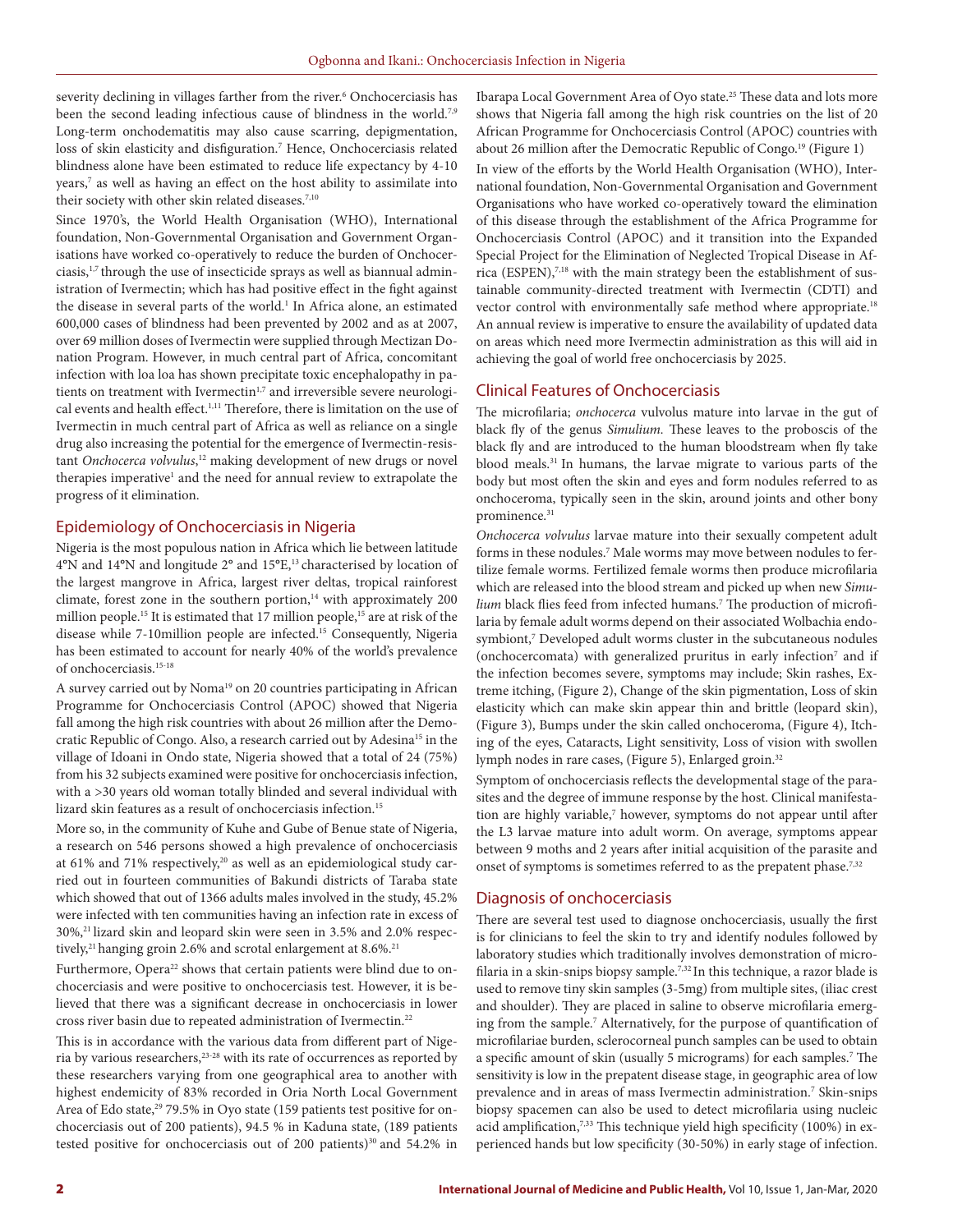

**Figure 1:** Map of Nigeria showing the various areas of Ivermectin distribution, no Ivermectin distribution, lakes and states boundries, WHO, 2017.



**Figure 2:** Clinical feature of onchocerciasis: generalize itching and rashes, Healthzene, 2017.

The diagnosis may also be made by direct examination of surgical specimens obtained by excision of nodules.7

Other methods entail the use of

- ov16 card test: an immunochromatographic card test is used to detect the presence of of immunoglobulin G4 (IgG4) antibodies to recombinant Ov16 antigen.<sup>34</sup>
- Recombinant hydride protein (ovh2 and ovh3): based on hybrid proteins of two separate onchocerca species ( $Ov_{20}$  and  $Ov_{30}$ ). An enzyme-linked immunoassay (ELISA) based antibody detection test.7,35
- An ELISA-based test using a cocktail of 3antigen  $(Ov_7, Ov_{11},$  $Ov_{16}$ ) have been used to detect antibodies.<sup>36</sup>
- Test for low-molecular weight antigen fraction of formal Oncho*cerca volvulus* parasites.37
- Oncho-27 antigens test; in the diagnosis of *Onchocerca* infection. The advantage of this test is the use of urine or tears for studying.<sup>38</sup>
- Nucleic acid amplification test: Polymerase chain reaction (PCR) using materials from skin-snips or skin scratches provided high sensitivity and specificity superior to older methods.<sup>39</sup> With the invention of Nucleic acid amplification test, Polymerase chain reaction (PCR), this has aid in early diagnosis of the disease as well as expression of the parasite genome.<sup>1</sup>

#### Other test

An older techniques that is more of historical interest is the test dosing with Dierhylcarbamazine (DEC) in oral form to observe the reaction



**Figure 3:** Clinical feature of onchocerciasis; depigmentation, leopard skin. Darvin, *et al*. 2018.



**Figure 4:** Clinical feature of Onchocerciasis; Bumps under the skin, (onchoceroma) Wani, 2008.

that suggest the presence of onchocerciasis. More recently, a patch testing using Diethylcarbamazine which decrease risk have been used.7 This testing is based on the principle of the Mazzotti Reaction and involves the topical application of diethylcarbamazine in a cream base (DEC patch). It elicits localized cutaneous reaction (pruritis), maculopapular eruptions, etc.<sup>7</sup>

## Treatment of onchocerciasis

With the pathogenesis of onchocerciasis which is secondary to microfilaria, the goal of therapy is to eliminate the microfilaria stage of the disease to improve symptoms, prevent progression to eye lesions and to enhance disease elimination,<sup>7,8</sup>

Therefore, World Health Organisation (WHO) recommends treating onchocerciasis with Ivermectin and Moxidectin as the drugs of choice due to it microfilaricidal property,<sup>7,8,40,41</sup> Ivermectin is administered at least once yearly for dosing interval of 3-12 month for a period of 10-12 years.8,42 Where *Onchocerca volvulus* co-exist with loa loa, World Health Organisation recommends that treatment strategies be adjusted, since treatment of individuals with having high level of loa loa in the blood with Ivermectin can sometimes result in severe adverse events.<sup>7,8,42</sup>

Recently, the approval of Moxidectin in June 2018 has also shown a promising progress toward combating onchocerciasis.43 Also, nodulectomy can result in cure if excision eliminates all adult worms. However, this is not a practical choice in patients with multiple nodules or in patients with whom nodules are not clinically evident.<sup>7</sup>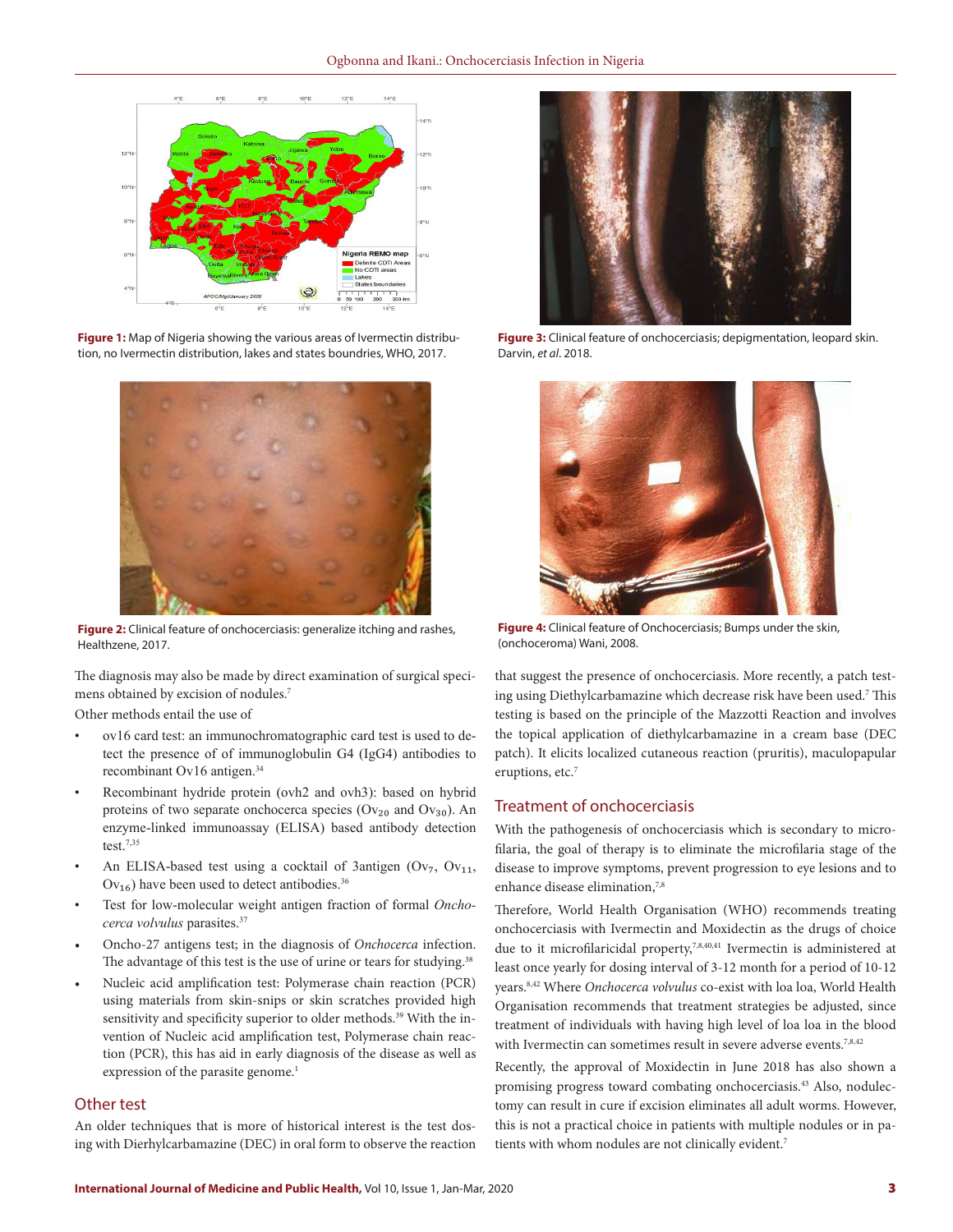#### Control and Elimination programmes

Due to significant human health and socioeconomic burdens associated with onchocerciasis, Onchocerciasis was identified by the World Health Organisation (WHO) as a potential candidate for disease elimination through annual or biannual mass administration of Ivermectin since 1970's;<sup>1,44,45</sup> an approach that has eliminated Onchocerciasis from all but four countries in America,8,46 reducing or eliminating the disease in many areas.47,48 With plans in place to gear-up for worldwide elimination by 2025.<sup>2,49</sup> This has led to the establishment of several control programmes to enhance effective elimination of the disease ranging from; Onchocerciasis Control Programme (OCP); Following the dramatic consequences of onchocerciasis in West Africa, WHO launched in 1974 the OCP in collaboration with three other United Nations agencies including the World Bank, the United Nations Development Programme (UNDP) and Food and Agriculture Organization (FAO).8 These UN agencies constitute the sponsoring agencies of OCP. The programme stretched over 1 200 000 Km² to protect 30 million people in 11 countries (Figure 6), from the debilitating effects of river blindness.<sup>8</sup> For years, OCP operations were exclusively based on the spray of insecticides by helicopters and aircrafts over the breading sites of the black flies in order to kill their larvae (aerial larviciding), (Figure 7). With the donation of Mectizan (ivermectin) by Merck and Co., Inc. in 1987, control operations changed from exclusive vector control to larviciding combined with ivermectin treatment or, in some areas, to ivermectin treatment alone.8 OCP was officially closed in December 2002 after virtually stopping the transmission of the disease in all the Participating Countries except Sierra Leone where operations were interrupted by a decade-long civil war.8



**Figure 5:** Clinical feature of onchocerciasis; Cataracts, Light sensitivity, Loss of vision, Wani, 2008.



**Figure 6:** Map of Africa showing the OCP countries. WHO, 2018b.

Between 1974 and 2012, in West Africa using mainly the spraying of insecticides against black fly larvae (vector control) by airplane and helicopters.8 The Onchocerciasis Control Program (OCP) relieved over 40million people from the infection, prevented blindness in 600,000 people and ensured that 18 million children were born free from the threat of the disease and blindness.<sup>8</sup> In addition, 25 million hectares of abandoned arable land were reclaimed for settlement and agricultural production capable of feeding 17 million people.8

However, in 1995 experienced the lunched of the Africa Programme for Onchocerciasis Control (APOC), with the objective of controlling onchocerciasis in the remaining endemic countries in Africa and closed at the end of 2015.<sup>8</sup> The APOC is a bigger partnership programme than OCP including 19 Participating Countries (Figure 8) with effective and active involvement of the Ministries of Health and their affected communities, several international and local NGDOs, the private sector (Merck and Co., Inc.), donor countries and UN agencies.<sup>50</sup> The World Bank is the Fiscal Agent of the Programme and WHO is the Executing Agency of the Programme. The Community-Directed Treatment with Ivermectin (CDTI) is the delivery strategy of APOC.<sup>8,42</sup> It empowers local communities to fight river blindness in their own villages, relieving suffering and slowing transmission.8,42 In Africa Programme for Onchocerciasis Control's final year, more than 119 million people were treated with Ivermectin and many countries had greatly decreased morbidity associated with onchocerciasis. More than 800,000 people in Uganda and 120,000 people in Sudan no longer required Ivermectin by the end of 2015.8 Then, begins the transition into the Expanded Special Project for the Elimination of Neglected Tropical Disease in Africa (ESPEN).7,8 The establishment of the Expanded Special Project for the Elimination of Neglected Tropical Disease in Africa; with sustainable



**Figure 7:** Larvae control of Onchocerciasis; Helicopter, WHO, 2017.



**Figure 8:** Map of Africa showing the various APOC countries. (WHO, 2018b).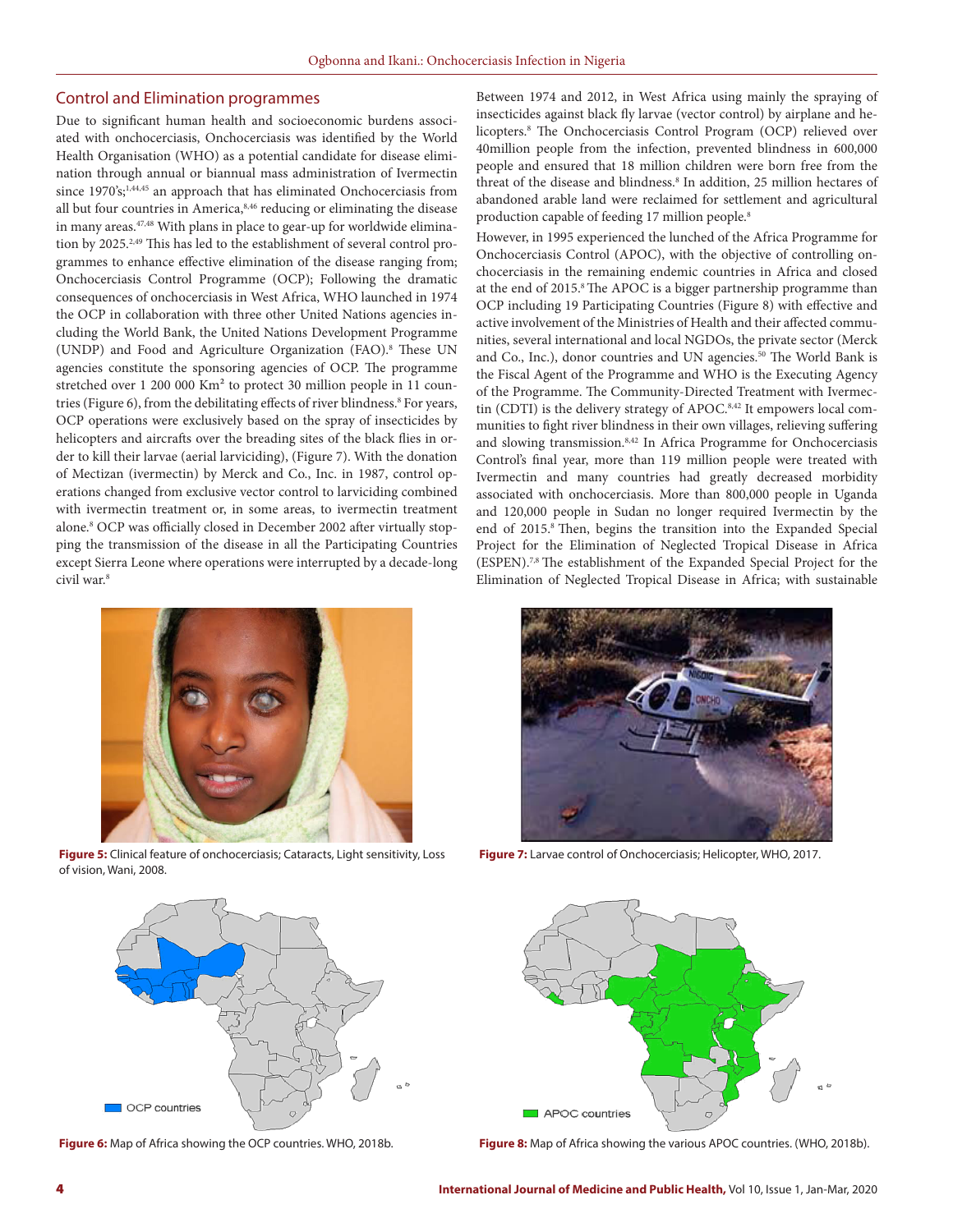community-directed treatment with Ivermectin showed that as at 2016 to 2017, more than 132 million people were treated in Africa where the strategy of community-directed treatment with Ivermectin, (CDTI) was implemented, representing approximately 67.1% coverage of the number of people require treatment globally.7,8

The Expanded Special Project for the Elimination of Neglected Tropical Disease in Africa (ESPEN) like Onchocerciasis Control Program (OCP) and African Programmes for Onchocerciasis Control (APOC), is housed in the World Health Organisation (WHO) regional office for Africa and relies on support from priority countries for their neglected tropical disease programme.<sup>8</sup> Also, in American, a similar program for the Americas known as the Onchocerciasis Elimination Program for the Americas, (OEPA) began in 1992 with it objectives of eliminating ocular morbidity and interruption of transmission throughout the America by 2015 through biannual large-scale treatment with Ivermectin.8 All 13 foci in this region achieved coverage of more than 85% in 2006,<sup>8</sup> and transmission was interrupted in 11 of the 13 foci so far in 2017 with elimination effort now focused on the Yunomani people living in Brazil and Venezuela.8 Hence, several countries such as Colombia have been certified onchocerciasis free as at April, 2013 by WHO followed by Ecaudor in September 2014, Mexico in July 2015 and Guatamela in July 2016 with more than 500,000 people no longer needing Ivermectin in the America.<sup>8</sup>

#### National Policy on Onchocerciasis Control

The national health policy was introduced in 1988 to promote health for all Nigerians while a document containing the onchocerciasis policy as a national health intervention for the control of onchocerciasis as a priority disease was put forward in 2004. The ultimate goal is to eliminate onchocerciasis as a public health problem throughout Nigeria through strengthening of self-sustainable prevention and control programmes in endemic communities.<sup>51</sup> The global target for the elimination of NTDs is 2025. The policy framework marked another milestone in the prevention and control of a disease that has greatly affected and incapacitated the productive and economically viable work force especially those that are predominantly farmers in the rural areas, remote villages and hinterlands.51 This informed the need for review of the progress made so far in order to transit from control to elimination and prevention to massive ivermectin (Mectizan) and Albendazole administration to eligible individuals in endemic communities was introduced.<sup>51</sup>

In 1988, the Federal Republic of Nigeria put up a National Health Policy, a strategy towards actualizing health for all Nigerians that represents the government and people collective will.<sup>51</sup> However, implementing the framework has been more challenging. Health summit was organized in Nigeria in 1995 with the view for an urgent change in the health systems and status of the country.<sup>51</sup> The Federal Ministry of Health (FMOH) responded to this and organized a review of the policy in 1996- 1997. The document was not endorsed officially then. It was endorsed and released as a policy blue print in September, 2004. The entire policy objective was, "To strengthen the national health system such that it will be able to provide effective, efficient quality, accessible and affordable health services that will improve the health status of Nigerians through the achievement of the health-related sustainable Development Goals.<sup>51</sup>

The ministry of justice and other relevant ministries review priorities for health service and biomedical research, content of activities, promotion and financing of research activities and assessment of health technologies. They encourage private sectors collaboration in their activities that promote health and disease control.<sup>51</sup> Research activities are predominantly targeted towards: biomedical and health services, operational research, developmental research, basic biomedical research which seeks to broaden basic knowledge relevant to biology and health; and research on socio-cultural factors which directly or indirectly affect health and

health services. Special considerations are given to epidemiological, operational and developmental research activities.<sup>51</sup>

## World Health Organisation (WHO) Policy on Onchocerciasis Control

In 1974, the World Health Organization (WHO) launched the Onchocerciasis Control Programme in Africa to combat the menace of river blindness in the region predominantly inhabited by farmers who are easily incapacitated by the scourge. The initial programme was predominantly via vector control by spreading insecticides along riverbanks to kill the larvae of *Simulium*. Merck and Co. Inc. further modified it in 1987 following ivermectin discovery. A combination of vector control and mass treatment using ivermectin was adopted.<sup>50</sup> The control drive was enhanced to cover 19 countries of Africa from the previous 11 following the birth of The African Programme on Onchocerciasis Control (APOC).51 Their target was to treat 50 million people infested with fillariasis annually by 2010 using free Ivermectin by Merck and Co. Inc. This was complimented by other programmes on training, research and development in tropical diseases by specialized United Nations Agencies, World Bank and World Health Organization (WHO).<sup>51</sup> The African programme for onchocerciasis control was launched in 1995 to ensure wider coverage. It was targeted towards ivermectin distribution through Community Sustainable Distribution (CSD) approach. Following the elimination of micro filaricides, its use should be continued for 13–20 more years to ensure complete elimination in meso-endemic and hyperendemic areas.<sup>52</sup>

## **CONCLUSION**

Overall, the results of this systematic review suggest that there have been a significant decrease in onchocerciasis infection in several regions of the country. However, the prevalence still persists mostly in river line area and regions which are inaccessible to the program as well as lack of orientation on the disease. Also, government policy on how often is Ivermectin made available to the people and making provision to reach these areas yet covered and the decreased in larvae control have also contributed to the high prevalence of the disease in Nigeria. This accounts for the reason why over 40% of the world prevalence rate is from Nigeria.

## Recent Advances in Diagnosis, Elimination and Treatment of Onchocerciasis

Several diagnostic methods have been recently discovered which involves:

- ov16 card test: an immunochromatographic card test is used to detect the presence of of immunoglobulin G4 (IgG4) antibodies to recombinant Ov16 antigen.<sup>34</sup>
- Recombinant hydride protein (ovh2 and ovh3): based on hybrid proteins of two separate onchocerca species ( $Ov_{20}$  and  $Ov_{30}$ ). An enzyme-linked immunoassay (ELISA) based antibody detection test.7,35
- An ELISA-based test using a cocktail of 3antigen (Ov<sub>7</sub>, Ov<sub>11</sub>,  $Ov_{16}$ ) have been used to detect antibodies.<sup>36</sup>
- Test for low-molecular weight antigen fraction of formal *Onchocerca volvulus* parasites.37
- Oncho-27 antigens test; in the diagnosis of onchocerca infection. The advantage of this test is the use of urine or tears for studying.<sup>38</sup>
- Nucleic acid amplification test: Polymerase Chain Reaction (PCR) using materials from skin-snips or skin scratches provided high sensitivity and specificity superior to older methods.<sup>39</sup> With the invention of Nucleic acid amplification test, Polymerase chain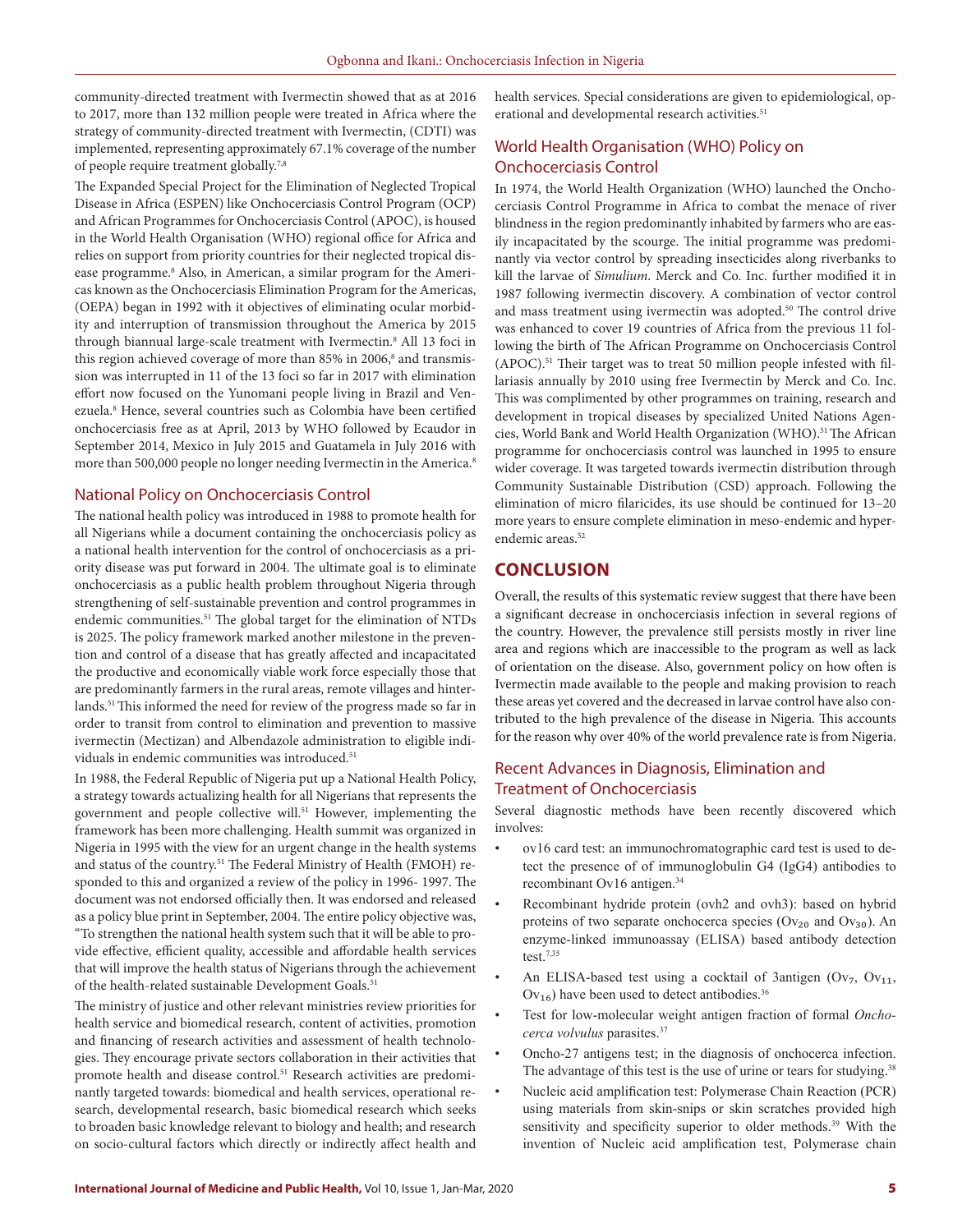reaction (PCR), this has aid in early diagnosis of the disease as well as expression of the parasite genome.<sup>1</sup>

Also, the recent approval of Moxidectin in june, 2018 has shown a promising progress toward combating onchocerciasis.<sup>43</sup>

The limitation on the use of Ivermectin in much central part of Africa owing to loa-loa coinfection as well as reliance on a single drug also increasing the potential for the emergence of Ivermectin-resistant *Onchocerca volvulus*, 12 making development of new drugs or novel therapies imperative.<sup>1</sup> Hence, there is the need for better study and understanding of the parasite.

Due to the breeding habit of the vector and mode of infection, the need for a better understanding of the genome of this parasite; *Onchocerca volvulus*, cataloguing of possible nuclear and mitochondrial variants,<sup>2,6</sup> as this will support future basic and translational onchocerciasis research with particular relevance for the ongoing onchocerciasis elimination program and boost efforts to characterise drugs, vaccines and diagnostic targets.

## **ACKNOWLEDGEMENT**

We thank the management staffs of the University of Nigeria, Enugu Campus library for their eminent help in making available resourceful materials which aid in ensuring the completion of this work. Also, we are grateful to Dr. Agada, Ali Samuel of the College of Health Science, Benue State University, Markurdi, Mr. Aondoaseer, Kaser and Mr. Avenger, Samuel U. of the Department of Medical Biochemistry, College of Medicine, University of Nigeria, Enugu Campus for their helpful decision and constructive comment on the Manuscript.

## **CONFLICT OF INTEREST**

The authors declare that there is no conflict of interest.

## **ABBREVIATIONS**

**APOC:** African Programme for Onchocerciasis Control; **CDTI:**  Community-Directed Treatment with Ivermectin; **DEC:** Diethylcarbamazine; **ESPEN:** Expanded Special Project for the Elimination of Neglected Tropical Disease in Africa; **FAO:** Food and Agriculture Organization; **FMOH:** Federal Ministry of Health (in Nigeria); **LGA:** Local Government Area (in Nigeria); **NGDO:** Non-Governmental Development Organization; **NTD:** Neglected Tropical Diseases; **OCP:** National Onchocerciasis Control Programme; **OEPA:** Onchocerciasis Elimination Program for the Americas; **PCR:** Polymerase Chain Reaction; **UNDP:** United Nations Development Programme; **WHO:** World Health Organisation.

## **REFERENCES**

- 1. Cotton JA, Bennuru S, Grote A, Harsha B, Tracy A, Beech R, *et al.* The genome of *Onchocerca volvulus*, the agent of river blindness. Nat Microbiology. 2016;2:16216. Doi:10.1038/nmicrobiol.2016
- 2. Choi Y, Tyagi R, McNaulty NS, Rosa AB, Ozersky P, Mafrtin J, *et al.* Genomic diversity in *Ocnhocerca volvulus* and its *Wolbachia* endosymbiont. Nat Microbiol. 2017;2:16207. doi:10.1038/nmicrobiol.2016.207.
- 3. Dunn C, Callahan K, Katabarwa M, Richards F, Hopkins D, JrWithers PC, *et al.*  The contributions of onchocerciasis control and elimination programs toward the achievement of the millennium development goals. PLoS Negl Trop Dis. 2015;9(5):e0003703.
- 4. Crump A, Morel CM, Omura S. The onchocerciasis chronicle: From the beginning to the end?. Trends Parasitol. 2012;28(7):280-8.
- 5. JrRichards F, Rizzo N, DiazEspinoza CE, Morales MZ, Crovella VCG, deCabrera RM. One hundred years after its discovery in Guatemala by Rodolfo Robles, *Onchocerca volvulus* transmission has been eliminated from the central endemic zone. Am J Trop Med Hyg. 2015;93(6):1295-304.
- 6. Doyle RS, Armoo S, Renz A, Taylor JM, Osie-Atweneboana YM, Grant NW. Discrimination between *Onchocerca volvulus* and *O. Ochengi* filarial larvae in *Simulium damnosum* and their distribution throughout central Ghana using a

versatile high-resolution speciation assay. Paresit. 2016;9:536. Doi.10.1186/ s13071-016-18327.

- 7. Darvin SS, Muzzammil IM, Francisco T, John WK. Onchocerciasis (Riverblindness), treatment and management, Medline. 2018.
- 8. World Health Organization (WHO). Retrieved online from http://www.whoint/ .news-om/factsheets/detail/onchocerciasis on 28th august. 2018a.
- 9. Pion SD, Kamgno J, Demanga N, Boussinesq M. Excess mortality associated with blindness in the onchocerciasis focus of the Mbam Valley, Cameroon. Ann Trop Med Parasitol. 2012;96(2):181-9.
- 10. Kayembe DL, Kasonga DL, Kayembe PK, Mwanza JC, Boussinesq M. Profile of eye lesions and vision loss: Across-sectional study in Lusambo a forest-savanna are hyperendemic for onchocerciasis in the Democratic Republic of Congo. Trop Med Int Health. 2003;8(1):83-9.
- 11. Kelly-Hope LA, Cano J, Stanton MC, Bockarie MJ, Molyneux DH. Innovative tools for assessing risks for severe adverse events in areas of overlapping loaloa and other filarial distributions:the application of microstratification mapping. Parasit Vectors. 2014;7:307.
- 12. Turner HC, Churcher TS, Walker M, Osei-Atweneboana MY, Prichard RK, Basáñez MG. Uncertainty surrounding projections of the long-term impact of Ivermectin treatment on human onchocerciasis. PLoS Negl Trop Dis. 2013;7(4):e2169.
- 13. Africa: Nigeria. World Factbook of Central Intelligence Agency. 2011. from https://www.cia.gov/library/publications/the-world–fact book/geos/ni. htmml.
- 14. Regions used to interpret the complexity of Nigeria. Geographical alliance of Lowa. University of Northen Lowa. 2009. Retrieved on 28th august, 2018.
- 15. Adesina FP, Awosolu OB, Olusi TA. Incidence of onchocerciasis and vector knowledge among residents of some part of on do state, Nigeria. Scientific and Academic Publishing. 2017;7(5):107-11. Doi:10.5923/phr.20170705.01
- 16. Oyibo WA, Fagbenro BA. Effect of repeated community based Ivermectin treatment on the intensity of onchocerciasis in Nigeria. Rural and Remote Health Journal. 2003;3(2):211-21.
- 17. Dori GU, Belay T, Belete H, Panicker KN, Hailu A. Parasitological and clinic epidemiological features of onchocerciasis in West Wellega, Ethiopia. Journal of Parasitic Diseases: Official Organ of the Indian Society for Parasitology. 2012;36(1):10-18.
- 18. World Health Organization (WHOa). Retrieved online from http://www.who. int/ news-om/factsheets/detail/onchocerciasis. 2108.
- 19. Noma M, Zouré HG, Tekle AH, Enyong PA, Nwoke BE, Remme JH. The geographic distribution of onchocerciasis in the 20 participating countries of the African Programme for onchocerciasis control: (1) priority areas for Ivermectin treatment. Parasit Vectors. 2014;7:325.
- 20. Onekutu A, Ayom IF, Iboyi OM. Prevalence and distribution of human Onchocerciasis and dermatological features in Kwande Local Government Area of Benue State, Nigeria. British Journal of Medicine and Medical Research. 2018;27(3):1- 10. ISSN:2456 8899.
- 21. Akogun BO. Onchocerciasis in taraba state, Nigeria: Clinical epidemiology study of at – risk males in Bakundi district. Zentralblattfur Bakteriologie. 1999;289(3):371-9.
- 22. Opera KN, Fegbemi BO, Atting IA, Oyene UE. State of forest Onchocerciasis in lower cross river basin, Nigeria: Changes in clinical and parasitological indices after 6 years of Ivermectin intervention. Journal of the Royal Institute of Public Health. 2006;121(3):202-7.
- 23. Wyatt GB. Onchocerciasis in Ibarapa, Western State, Nigeria. Ann Trop Med Parasitol. 1971;65(4):513-23.
- 24. Ogunba EO. Epidemiology aspects of human onchocerciasis in Ibarapa division, Oyo State, Nigeria. In: proceedings of the First National Conference on Onchocerciasis. NITR, Kaduna. 1982;1:40-3.
- 25. Akinboye DO, Okwong E, Ajiteru N, Fawole O, Agbolade OM, Ayinde OO, *et al.*  Onchocerciasis among inhabitants of Ibarapa Local Government Community of Oyo State, Nigeria. Biomed Res. 2010;21(2):174-8.
- 26. Wogu MD, Okaka CE. Prevalence and socio-economic effects of onchocerciasis in Okpuje, Owan West Local Govt. Area, Edo State, Nigeria. Int J Biomed Hea Sci. 2008;4(3):113-9.
- 27. Okoye IC, Onwuliri COE. Epidemiology and psycho-social aspects of Onchocercal skin diseases in North-Eastern Nigeria. Filaria J. 2007;6(15):1-5.
- 28. Rebecca SN, Akinboye DO, Abdulazeez AA. Onchocerciasis and plasmodiasis: concurrent infection in Garaha-Dutse community, Adamawa State, Nigeria. Biomedical Research. 2008;19(2):102-6.
- 29. Akinbo FO and Okaka CE. Prevalence and socio-economic effects of Onchocerciasis in Ovia North East Local Government Area of Edo State, Nigeria. Rivista Di Parasitologie. 2005. 22 (3): 215-221.
- 30. Anong NIC, Akinboade AO, Abiola OJ, Uwalaka CE, Adediran AOA Scientific causal analysis of river blindness: A type of onchocerciasis specifically found in Northern Nigeria. World Rural Observations. 2015;7(2):55-60.
- 31. Enk CD. Onchocerciasis-river blindness. Clin Dermatol. 2006;24(3):176-80.
- Stewart D. Everything you should know about onchocerciasis (River blindness). 2008. Retrieved from Healthline on 28th august, 2018.
- 33. Udall DN. Recent updates on onchocerciasis: Diagnosis and treatment. Clin Infect Dis. 2007;44(1):53-60.